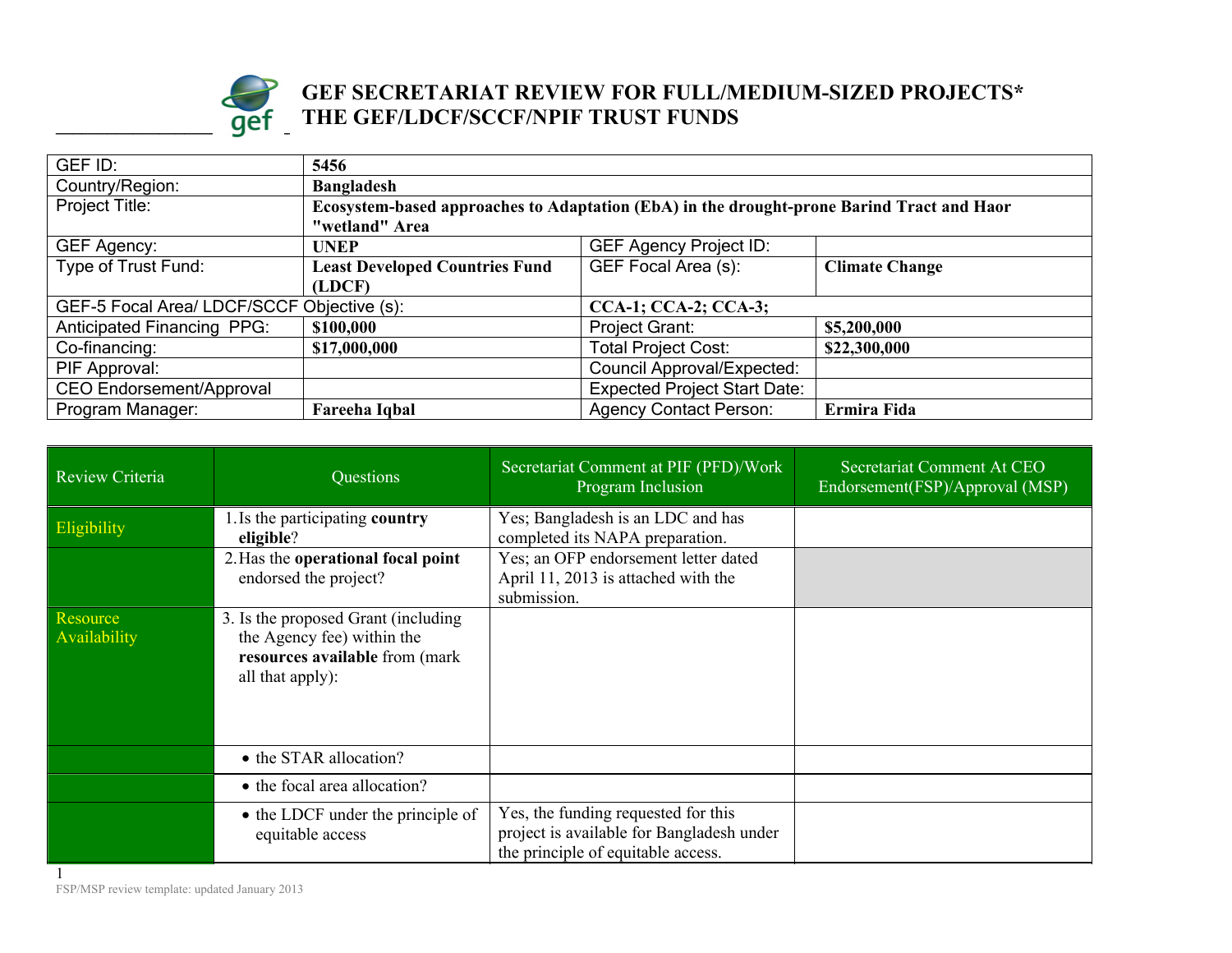|                            | Technology Transfer)?                                                                                                                                                                                                                                                                                                                                                                         |                                                                                                                                                                                                                                                                                                                                                                                                                                                                                                                       |  |
|----------------------------|-----------------------------------------------------------------------------------------------------------------------------------------------------------------------------------------------------------------------------------------------------------------------------------------------------------------------------------------------------------------------------------------------|-----------------------------------------------------------------------------------------------------------------------------------------------------------------------------------------------------------------------------------------------------------------------------------------------------------------------------------------------------------------------------------------------------------------------------------------------------------------------------------------------------------------------|--|
|                            | • the Nagoya Protocol Investment                                                                                                                                                                                                                                                                                                                                                              |                                                                                                                                                                                                                                                                                                                                                                                                                                                                                                                       |  |
|                            | Fund                                                                                                                                                                                                                                                                                                                                                                                          |                                                                                                                                                                                                                                                                                                                                                                                                                                                                                                                       |  |
|                            | • focal area set-aside?                                                                                                                                                                                                                                                                                                                                                                       |                                                                                                                                                                                                                                                                                                                                                                                                                                                                                                                       |  |
| <b>Strategic Alignment</b> | 4. Is the project aligned with the<br>focal area/multifocal areas/<br><b>LDCF/SCCF/NPIF results</b><br>framework and strategic<br>objectives?<br>For BD projects: Has the project<br>explicitly articulated which Aichi<br>Target(s) the project will help<br>achieve and are SMART<br>indicators identified, that will be<br>used to track progress toward<br>achieving the Aichi target(s). | More detail requested. The project is<br>aligned with LDCF results framework<br>objectives CCA-1, CCA-2 and CCA-3. It<br>would be helpful, however, to see which<br>of the 3 CCA objectives each component<br>corresponds to.<br>Recommended action (June 27, 2013):<br>If possible, please indicate in PIF Section<br>A.1 which CCA objective each<br>component corresponds to.<br>August 7, 2013:                                                                                                                   |  |
|                            |                                                                                                                                                                                                                                                                                                                                                                                               | Yes. The CCA objectives have been<br>identified for each component.                                                                                                                                                                                                                                                                                                                                                                                                                                                   |  |
|                            | 5. Is the project consistent with the<br>recipient country's national<br>strategies and plans or reports<br>and assessments under relevant<br>conventions, including NPFE,<br>NAPA, NCSA, NBSAP or NAP?                                                                                                                                                                                       | Yes. The project aims at building<br>resilience to climate change through<br>ecosystems-based measures in the<br>drought-prone Barind Tract and the Haor<br>Area wetland, both of which have been<br>identified in Bangladesh's NAPA as<br>critical areas that are highly vulnerable to<br>adverse climate change impacts. The<br>Haor Area wetland has also been<br>identified as a priority in Bangladesh's<br>Climate Change Strategy and Action Plan<br>in terms of its significance for the<br>fisheries sector. |  |
|                            | 6. Is (are) the <b>baseline</b> $project(s)$ ,<br>including problem(s) that the<br>baseline project(s) seek/s to<br>address, sufficiently described and<br>based on sound data and<br>assumptions?                                                                                                                                                                                            | Yes. The Barind Tract is drought-prone<br>and suffers dry spells that are expected to<br>be exacerbated by climate change. The 3<br>baseline projects in this area aim at<br>arresting desertification, greening the<br>area, and improving livelihoods. They are<br>being implemented by the Ministry of<br>Agriculture and include an Irrigation                                                                                                                                                                    |  |
|                            |                                                                                                                                                                                                                                                                                                                                                                                               |                                                                                                                                                                                                                                                                                                                                                                                                                                                                                                                       |  |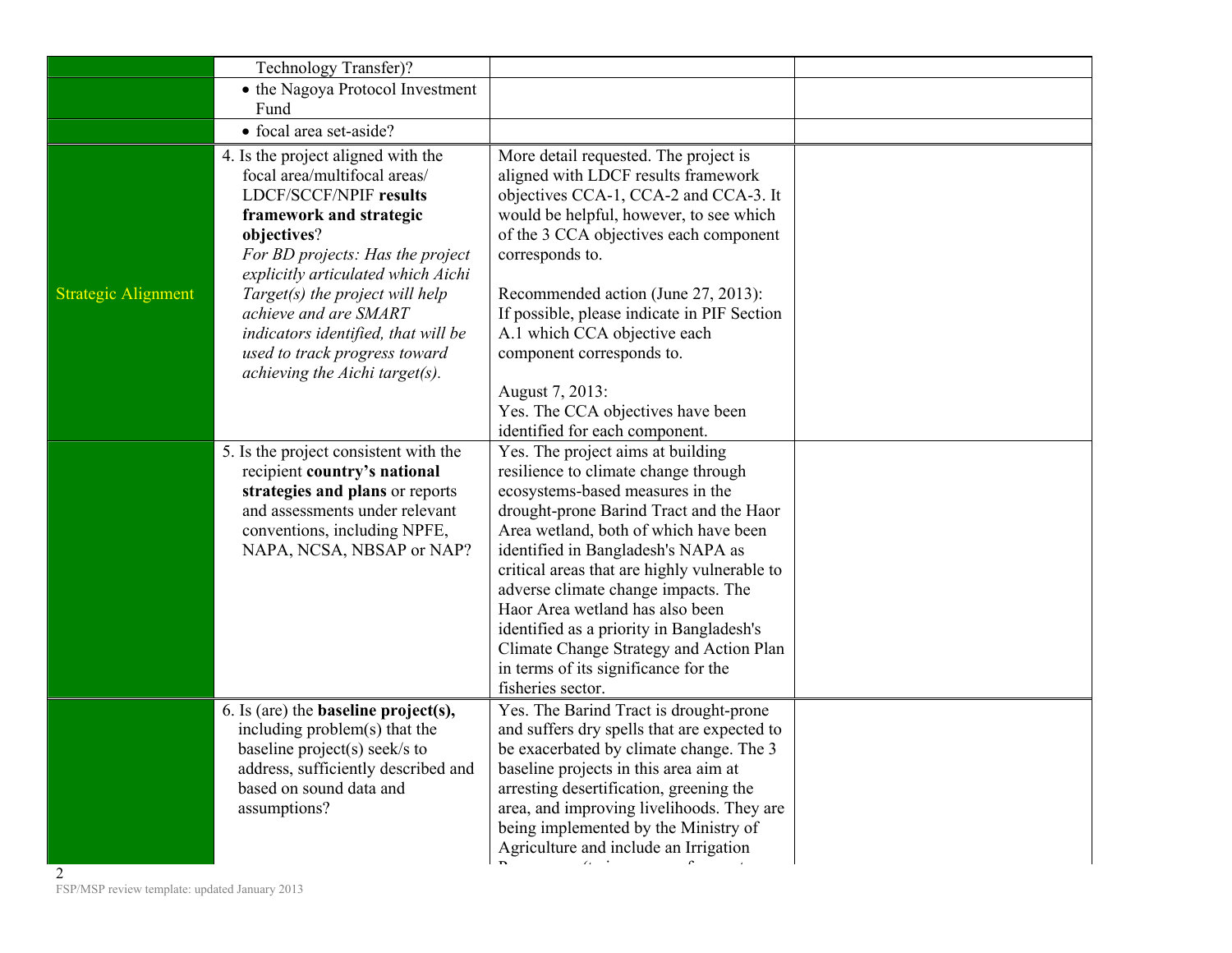| <b>Project Design</b> |                                                                                                                                  | and reduce pressure on groundwater), a<br>Seed Project (to reduce shortage of<br>quality rice and wheat seeds and provide<br>training on seed processing, storage), and<br>a Communication Network Project (to<br>construct feeder roads to remote areas<br>and plant trees alongside the roads).                                          |  |
|-----------------------|----------------------------------------------------------------------------------------------------------------------------------|--------------------------------------------------------------------------------------------------------------------------------------------------------------------------------------------------------------------------------------------------------------------------------------------------------------------------------------------|--|
|                       |                                                                                                                                  | For the Haor Area, the PIF does not<br>clearly specify a baseline project(s) but<br>explains that a series of initiatives have<br>been undertaken in this wetland by the<br>Government of Bangladesh that focus<br>mainly on construction of hard<br>infrastructure -- which have altered the<br>hydrologic and flooding regime,           |  |
|                       |                                                                                                                                  | adversely affecting fisheries and<br>agriculture. The GoB has acknowledged<br>the need for an integrated and sustainable<br>approach to address the environmental<br>challenges being faced. Climate change is<br>expected to significantly alter rainfall<br>patterns and quantity, including heavier<br>and more erratic rainfall during |  |
|                       |                                                                                                                                  | monsoons that could damage the<br>infrastructure measures of the baseline<br>projects.                                                                                                                                                                                                                                                     |  |
|                       | 7. Are the components, outcomes<br>and outputs in the project<br>framework (Table B) clear,<br>sound and appropriately detailed? | Not entirely. (1) More details are<br>requested on the research component of<br>'developing post-graduate and post-<br>doctoral research programmes' on EbA.<br>(2) Please see comment for Item 16<br>regarding component 2.1<br>(vulnerability/impact assessments).                                                                       |  |
| 3                     |                                                                                                                                  | Recommended action (June 27, 2013):<br>(i) Please discuss the post-graduate and<br>post-doctoral research programs: what<br>will they entail, how many students will<br>be involved, who will supervise, and how<br>will the research efforts be sustained? (ii)                                                                           |  |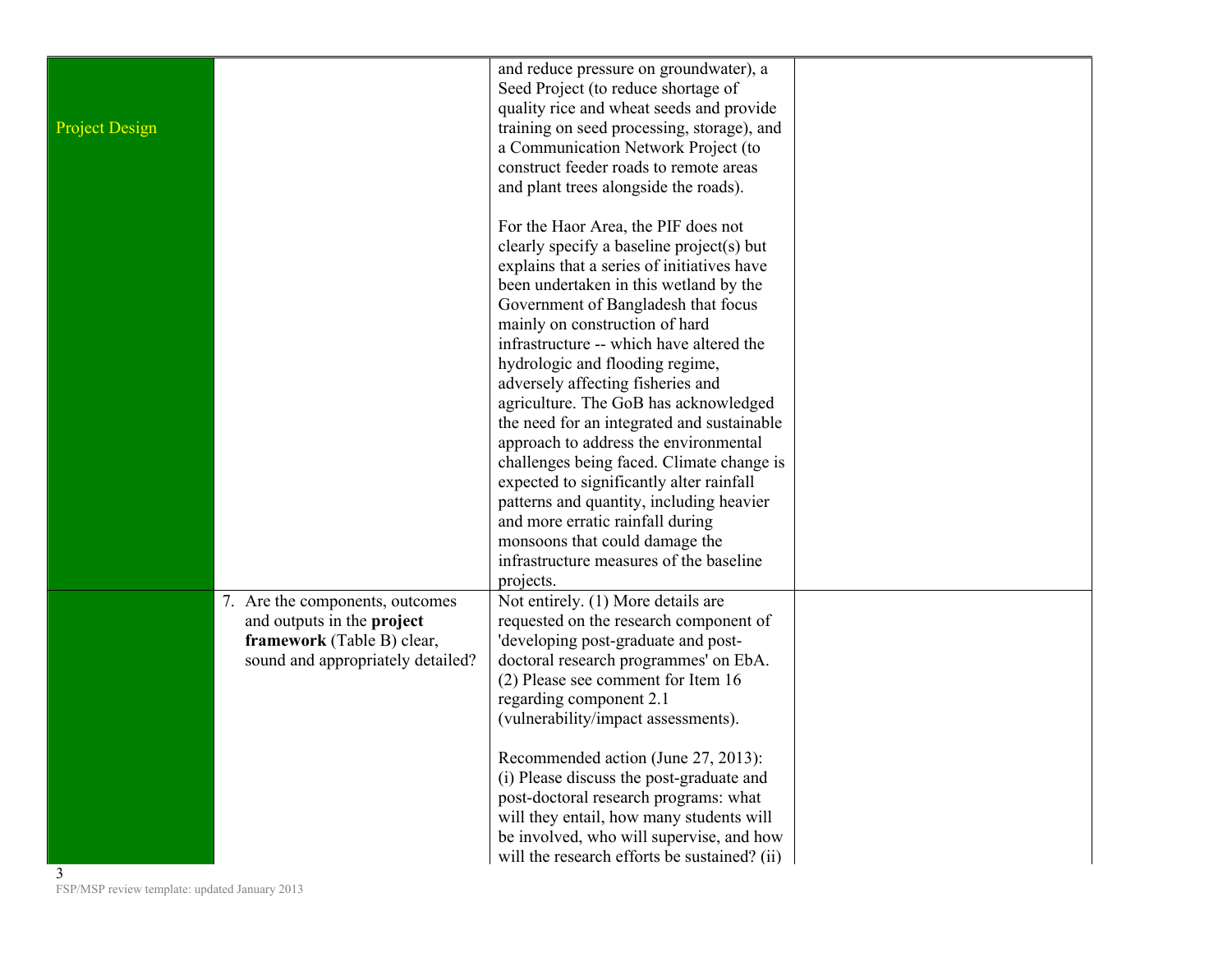|                                                    |                                                                                                                                                                       | 16.                                                                                                                                                                                                                                                                                                                                                                                                                                                                                                                                                                                                                                                                                                                                                                                                                                                                                                                                                                                                                                                      |  |
|----------------------------------------------------|-----------------------------------------------------------------------------------------------------------------------------------------------------------------------|----------------------------------------------------------------------------------------------------------------------------------------------------------------------------------------------------------------------------------------------------------------------------------------------------------------------------------------------------------------------------------------------------------------------------------------------------------------------------------------------------------------------------------------------------------------------------------------------------------------------------------------------------------------------------------------------------------------------------------------------------------------------------------------------------------------------------------------------------------------------------------------------------------------------------------------------------------------------------------------------------------------------------------------------------------|--|
|                                                    |                                                                                                                                                                       | August 7, 2013:<br>Yes; further details have been provided.<br>This component will support two PhD<br>students and a post-doctoral student to<br>undertake research focused on specific<br>climate risks and to provide technical<br>guidance to reduce these risks. The<br>research will be supervised by professors<br>at local universities.                                                                                                                                                                                                                                                                                                                                                                                                                                                                                                                                                                                                                                                                                                          |  |
|                                                    | (a) Are global environmental/<br>8.<br>adaptation benefits identified? (b)<br>Is the description of the<br>incremental/additional reasoning<br>sound and appropriate? | (a) Yes, adaptation benefits are identified.<br>Baseline investments in the Barind Tract<br>and Haor Area are potentially vulnerable<br>to climate change. The LDCF project,<br>through the implementation of EbA<br>approaches, can build resilience in this<br>regard, thereby improving the hydrology,<br>ecosystems and livelihoods of the areas.<br>(b) Yes, for PIF stage the incremental<br>reasoning is appropriate. Climate change<br>is expected to reduce the efficacy and<br>envisioned benefits of the baseline<br>projects in the Barind Tract and Haor<br>Area. The LDCF funding aims at<br>ensuring that their benefits are realized<br>despite climate change.<br>In the Barind Tract, the LDCF project<br>will do this by building technical capacity<br>and awareness of EbA, policy<br>strengthening, and improving the quality<br>and availability of freshwater (RWH,<br>groundwater replenishment, drought-<br>resilient/mixed-farming systems).<br>In the Haor Area, the LDCF project will<br>focus on sustainably managing core |  |
| 4<br>FSP/MSP review template: updated January 2013 |                                                                                                                                                                       | ecosystem areas for fish breeding,<br>ecological agriculture and mixed                                                                                                                                                                                                                                                                                                                                                                                                                                                                                                                                                                                                                                                                                                                                                                                                                                                                                                                                                                                   |  |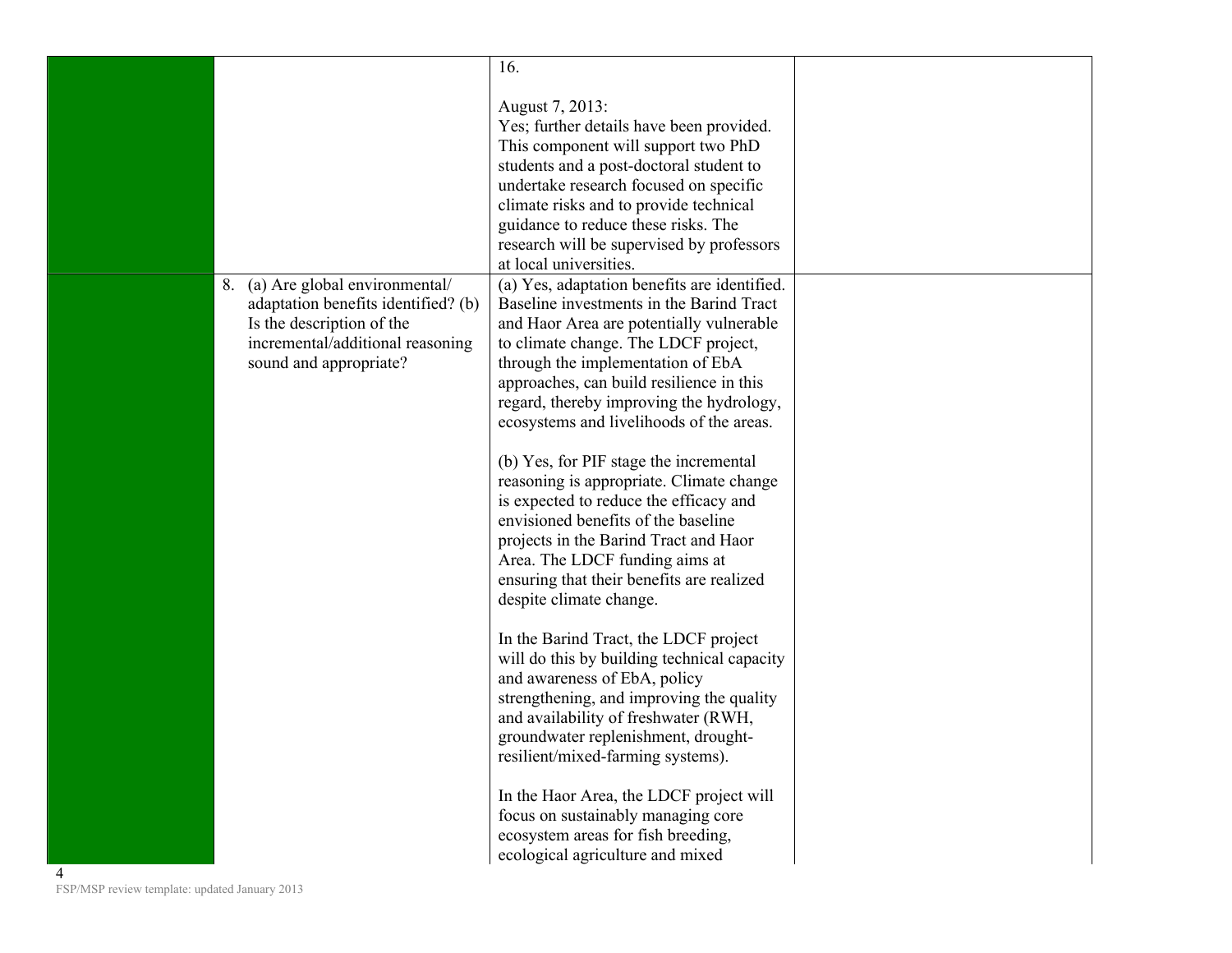|   |                                                                                                                                                                                                                                                                 | By CEO endorsement:<br>(i) Please explain in more detail the<br>specific improvements the LDCF project<br>will bring to the baseline projects. The<br>table on p. 19 is useful but does not give<br>specifics. (For example, what are the<br>specific 'additional' measures that will be<br>taken to make the Seed Project climate-<br>resilient -- will the LDCF provide<br>improved/different seed, or will it make<br>improvements to irrigation that will<br>render the Seed Project more resilient?).<br>Also, please provide an indication of how<br>many villages/ beneficiaries/<br>infrastructures will gain from the LDCF<br>improvements to the baseline projects.<br>(ii) Please demonstrate that consideration<br>was given to the possible impacts of<br>climate change on the selected LDCF<br>activities, so that they are indeed 'EbA',<br>and not business-as-usual natural<br>resources management. |  |
|---|-----------------------------------------------------------------------------------------------------------------------------------------------------------------------------------------------------------------------------------------------------------------|------------------------------------------------------------------------------------------------------------------------------------------------------------------------------------------------------------------------------------------------------------------------------------------------------------------------------------------------------------------------------------------------------------------------------------------------------------------------------------------------------------------------------------------------------------------------------------------------------------------------------------------------------------------------------------------------------------------------------------------------------------------------------------------------------------------------------------------------------------------------------------------------------------------------|--|
|   | 9. Is there a clear description of:<br>a) the socio-economic benefits,<br>including gender dimensions, to<br>be delivered by the project, and<br>b) how will the delivery of such<br>benefits support the achievement<br>of incremental/additional<br>benefits? |                                                                                                                                                                                                                                                                                                                                                                                                                                                                                                                                                                                                                                                                                                                                                                                                                                                                                                                        |  |
| 5 | 10. Is the role of public participation,<br>including CSOs, and indigenous<br>peoples where relevant, identified<br>and explicit means for their<br>engagement explained?                                                                                       | Yes for PIF stage.<br>By CEO endorsement stage:<br>(i) Please provide details on how CSOs<br>and communities will be engaged in<br>designing and implementing the project.<br>(ii) Is it possible to provide quantifiable<br>indicators on CSO engagement in the<br>LDCF project? (iii) How will the needs<br>of marginalized communities be                                                                                                                                                                                                                                                                                                                                                                                                                                                                                                                                                                           |  |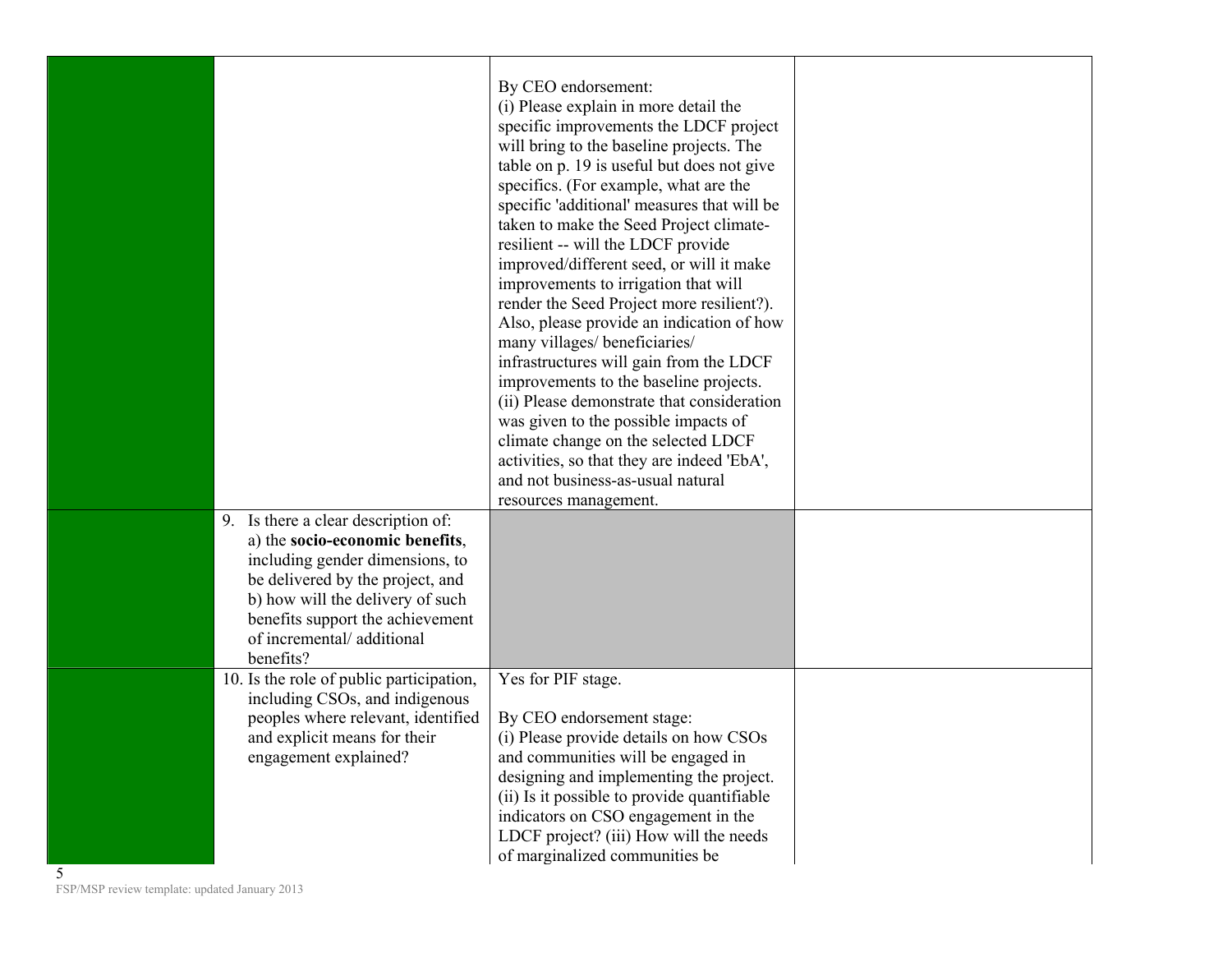| 11. Does the project take into account | Not entirely. (1) Websites and              |  |
|----------------------------------------|---------------------------------------------|--|
| potential major risks, including       | informational platforms/databases can       |  |
| the consequences of climate            | sometimes be created by projects only to    |  |
| change, and describes sufficient       | end up being difficult to use and without   |  |
| risk mitigation measures? (e.g.,       | regular maintenance/ updating after some    |  |
| measures to enhance climate            | time. This is particularly the case when    |  |
| resilience)                            | its maintenance is just an added-on task    |  |
|                                        | for a person with an already full           |  |
|                                        | workload. This potential concern arises     |  |
|                                        | with regard to Component 3. (2) How         |  |
|                                        | will communication lines be kept open       |  |
|                                        | between planners and community              |  |
|                                        | households? There do not seem to be         |  |
|                                        | extension workers involved in the           |  |
|                                        | project. This concern arises in the context |  |
|                                        | of long-term sustainability of the project. |  |
|                                        |                                             |  |
|                                        | Recommended action (June 27, 2013):         |  |
|                                        | (i) Please explain how the 'central EbA     |  |
|                                        | information base' that will be created as   |  |
|                                        | part of Component 3 will be sustained so    |  |
|                                        | that it can have real long term value and   |  |
|                                        | not fall into disuse/lack of management.    |  |
|                                        | (ii) Please discuss how community           |  |
|                                        | members can receive continued               |  |
|                                        | support/assistance over the long-term       |  |
|                                        | should they run into problems with EbA      |  |
|                                        | implementation/maintenance.                 |  |
|                                        |                                             |  |
|                                        | August 7, 2013:                             |  |
|                                        | The additional information provided is      |  |
|                                        | adequate. (i) The database will be          |  |
|                                        | maintained by an IT expert based at         |  |
|                                        | MoEF; (ii) Sustained community support      |  |
|                                        | will be ensured through open                |  |
|                                        | communication lines with government         |  |
|                                        | staff as well as high levels of             |  |
|                                        | collaboration and exchange across the       |  |
|                                        | LDCF project and other development          |  |
|                                        | projects in the 2 project areas.            |  |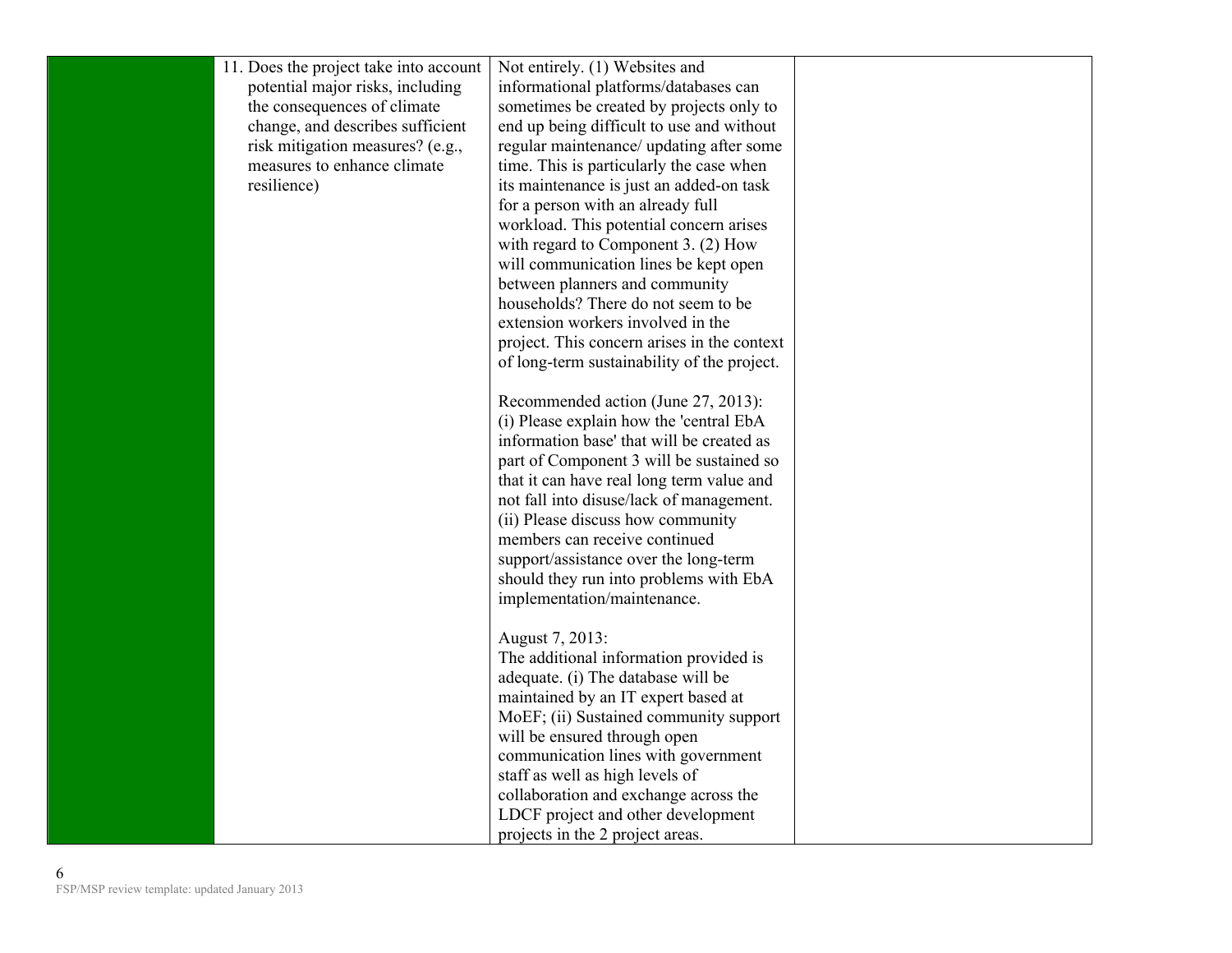| 12. Is the project consistent and<br>properly coordinated with other | Yes. It will coordinate with several<br>relevant ongoing initiatives in the   |  |
|----------------------------------------------------------------------|-------------------------------------------------------------------------------|--|
| related initiatives in the country<br>or in the region?              | country, such as the LDCF 'Community-<br>based Adaptation Through Coastal     |  |
|                                                                      | Afforestation in Bangladesh' project, the                                     |  |
|                                                                      | IUCN-led 'Ecosystems for Life' initiative,                                    |  |
|                                                                      | the GoB-led 'Community-based                                                  |  |
|                                                                      | Sustainable Management of Tanguar                                             |  |
|                                                                      | Hoar' project, and others.<br>-- Innovativeness: EbA is a promising,          |  |
| 13. Comment on the project's<br>innovative aspects,                  | low-cost and generally low-regrets way                                        |  |
| sustainability, and potential for                                    | of building resilience to adverse impacts                                     |  |
| scaling up.                                                          | of climate change, and seems a relevant                                       |  |
| Assess whether the project is                                        | approach in this case. If climate change is                                   |  |
| innovative and if so, how,                                           | adequately considered, researched and                                         |  |
| and if not, why not.                                                 | factored into EbA activity selection and                                      |  |
| • Assess the project's strategy                                      | design, they have potential to be                                             |  |
| for sustainability, and the                                          | innovative.                                                                   |  |
| likelihood of achieving this<br>based on GEF and Agency              | -- Sustainability: The project has                                            |  |
| experience.                                                          | significant capacity-building elements                                        |  |
| Assess the potential for                                             | (awareness-raising, training) at all levels                                   |  |
| scaling up the project's                                             | that are likely to foster sustainability.<br>UNEP has ample capacity building |  |
| intervention.                                                        | experience.                                                                   |  |
|                                                                      |                                                                               |  |
|                                                                      | -- Scale-up: While the selection of                                           |  |
|                                                                      | individual EbA activities to be                                               |  |
|                                                                      | implemented at various locations will                                         |  |
|                                                                      | depend on local circumstances, the EbA                                        |  |
|                                                                      | approach itself can be scaled up for                                          |  |
|                                                                      | various landscapes that are at risk of<br>adverse climate change impacts.     |  |
| 14. Is the project structure/design                                  |                                                                               |  |
| sufficiently close to what was                                       |                                                                               |  |
| presented at PIF, with clear                                         |                                                                               |  |
| justifications for changes?                                          |                                                                               |  |
| 15. Has the cost-effectiveness of the                                |                                                                               |  |
| project been sufficiently                                            |                                                                               |  |
| demonstrated, including the cost-                                    |                                                                               |  |
| effectiveness of the project                                         |                                                                               |  |

7 FSP/MSP review template: updated January 2013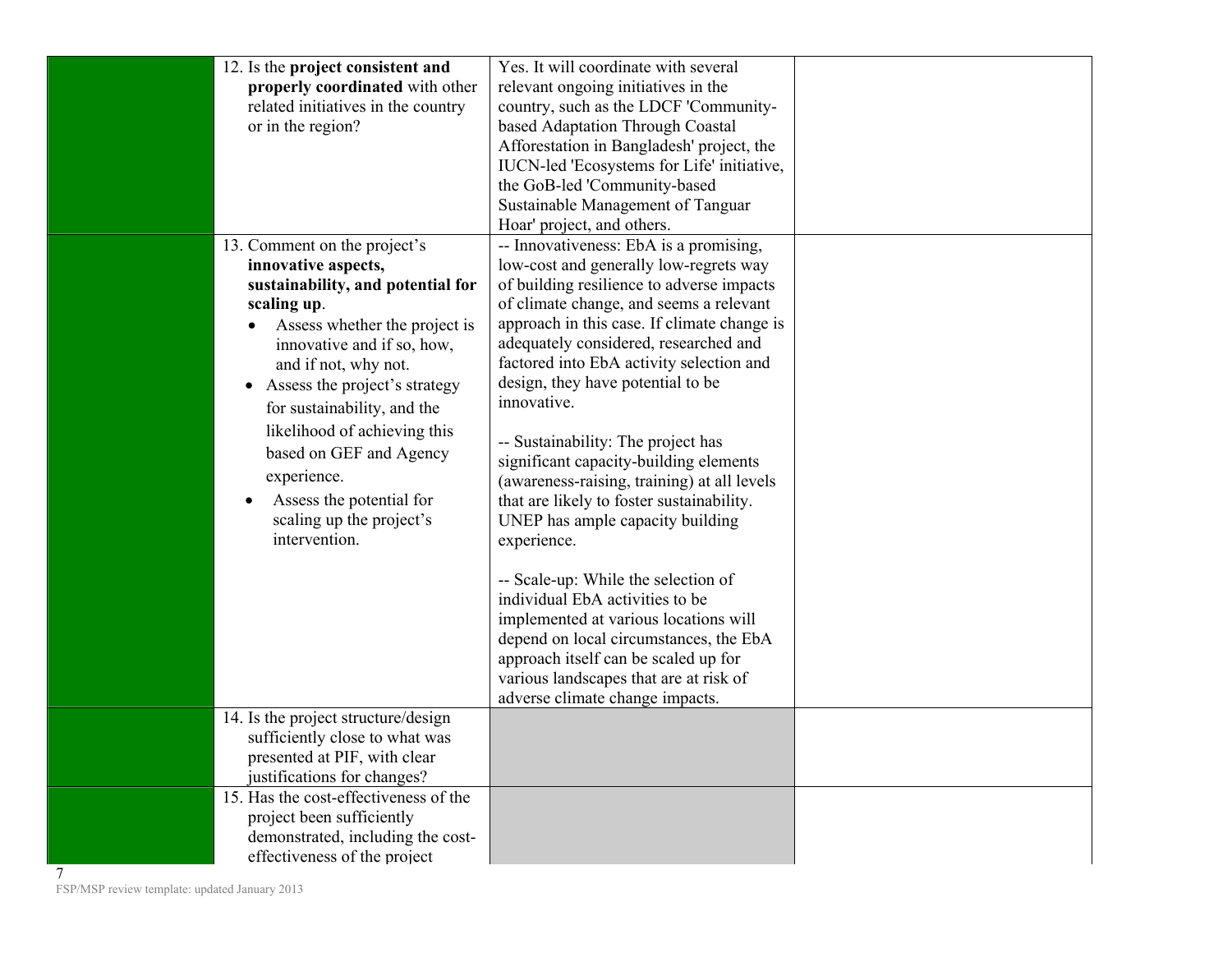|                          | approaches to achieve similar<br>benefits?                                                                                                          |                                                                                                                                                                                                                                                                                                                                                                                                                                                                                                                                     |  |
|--------------------------|-----------------------------------------------------------------------------------------------------------------------------------------------------|-------------------------------------------------------------------------------------------------------------------------------------------------------------------------------------------------------------------------------------------------------------------------------------------------------------------------------------------------------------------------------------------------------------------------------------------------------------------------------------------------------------------------------------|--|
| <b>Project Financing</b> | 16. Is the GEF funding and co-<br>financing as indicated in Table B<br>appropriate and adequate to<br>achieve the expected outcomes<br>and outputs? | Not quite. (1) More details are requested<br>on financing of the vulnerability<br>assessments in Component 2.1. (2) The<br>LDCF funding amount for Component 1<br>(mostly stocktaking and capacity<br>building) seems high at \$742,857,<br>compared to the \$3.7 million requested to<br>cover all investment activities<br>(Component 2). Co-financing for the<br>investments (Component 2) is adequate<br>and appropriate at \$13.8 million.                                                                                     |  |
|                          |                                                                                                                                                     | Recommended action (June 27, 2013):<br>(i) Please provide further information on<br>how Component 2.1 (vulnerability<br>assessment) will be financed. LDCF<br>resources are intended to finance<br>investments, whereas the vulnerability/<br>impact assessment looks more<br>appropriate for PPG support. Will this<br>sub-component be covered solely by<br>PROVIA support? (ii) We would suggest<br>reducing the LDCF amount for<br>Component 1 so that a higher share can<br>support EbA investments and community<br>training. |  |
|                          |                                                                                                                                                     | August 7, 2013:<br>Explanation provided is satisfactory for<br>item (i); athough PROVIA will guide the<br>V&A assessments, LDCF resources will<br>be needed for vulnerability assessments<br>that will help determine the specific<br>locations and EbA approaches. Also, as<br>suggested in (ii), some LDCF resources<br>have been diverted away from<br>Component 1 to support Component 2.                                                                                                                                       |  |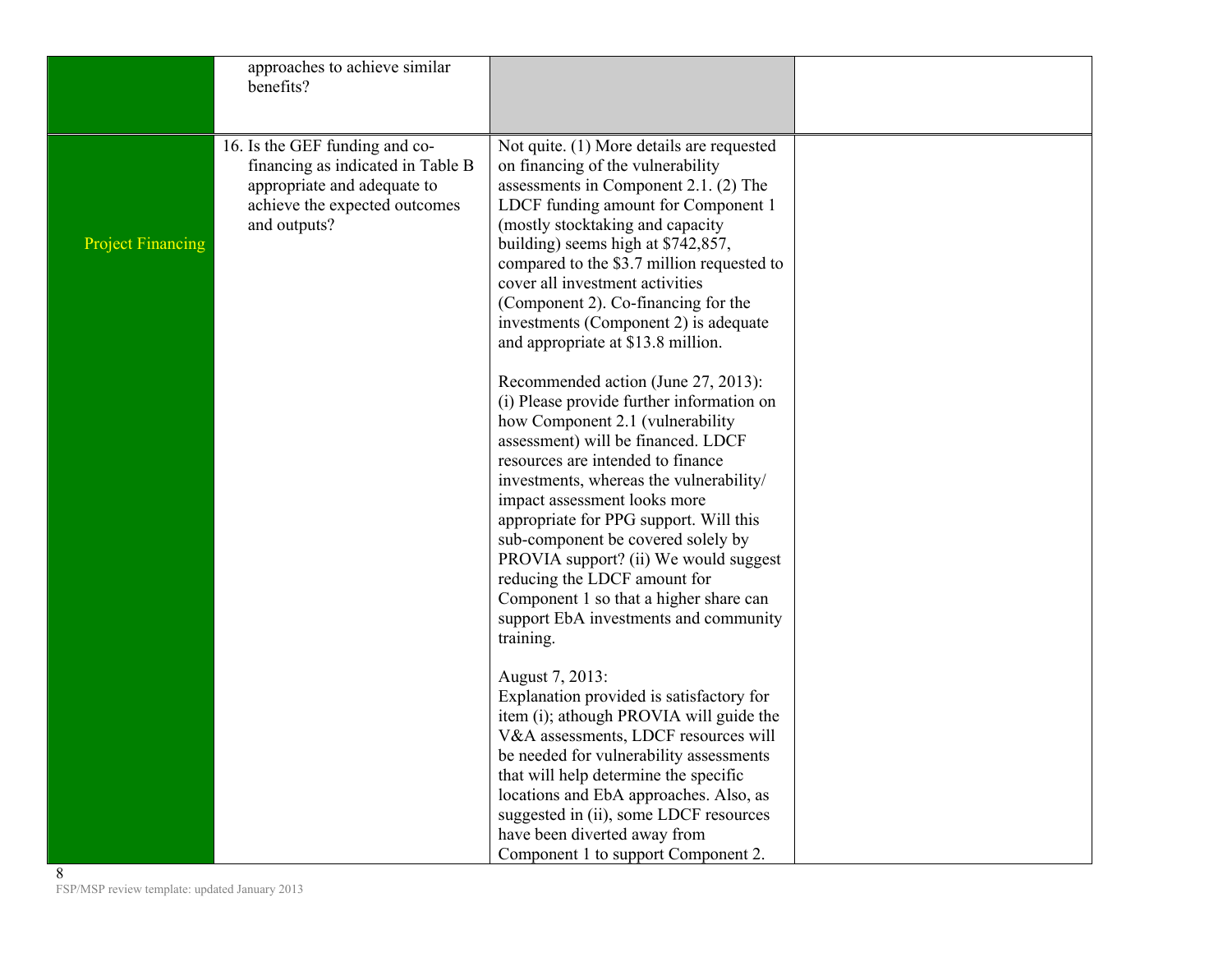|                                             | 17. At PIF: Is the indicated amount<br>and composition of co-financing<br>as indicated in Table C adequate?<br>Is the amount that the Agency<br>bringing to the project in line<br>with its role?<br>At CEO endorsement: Has co-<br>financing been confirmed?                                                                     | Not quite. Indicative co-financing<br>totaling \$17 million will be provided by<br>the UNEP and the Government of<br>Bangladesh. This would mean a co-<br>financing to LDCF ratio of $3.26:1$ .<br>UNEP's share towards co-financing<br>appears low at \$2 million (of which<br>\$500,000 is in-kind support). This comes<br>to 38% of the amount requested for the<br>LDCF grant, which does not seem<br>commensurate with UNEP's role<br>Recommended action (June 27, 2013):<br>We request UNEP to provide a co- |  |
|---------------------------------------------|-----------------------------------------------------------------------------------------------------------------------------------------------------------------------------------------------------------------------------------------------------------------------------------------------------------------------------------|--------------------------------------------------------------------------------------------------------------------------------------------------------------------------------------------------------------------------------------------------------------------------------------------------------------------------------------------------------------------------------------------------------------------------------------------------------------------------------------------------------------------|--|
|                                             | 18. Is the funding level for project<br>management cost appropriate?                                                                                                                                                                                                                                                              | financing grant amount that is appropriate<br>for its role in implementing the project.<br>August 7, 2013:<br>Yes. The Agency co-financing being<br>provided is sufficient<br>Yes; it stands at 4.7% of the total LDCF<br>grant requested.                                                                                                                                                                                                                                                                         |  |
|                                             | 19. At PIF, is PPG requested? If the<br>requested amount deviates from<br>the norm, has the Agency<br>provided adequate justification<br>that the level requested is in line<br>with project design needs?<br>At CEO endorsement/ approval,<br>if PPG is completed, did Agency<br>report on the activities using the<br>PPG fund? | Yes, PPG has been requested and is<br>within the norm.                                                                                                                                                                                                                                                                                                                                                                                                                                                             |  |
|                                             | 20. If there is a non-grant<br><b>instrument</b> in the project, is<br>there a reasonable calendar of<br>reflows included?                                                                                                                                                                                                        | N/A                                                                                                                                                                                                                                                                                                                                                                                                                                                                                                                |  |
| <b>Project Monitoring</b><br>and Evaluation | 21. Have the appropriate Tracking<br>Tools been included with<br>information for all relevant<br>in dia atawa na namaling kla0                                                                                                                                                                                                    |                                                                                                                                                                                                                                                                                                                                                                                                                                                                                                                    |  |

FSP/MSP review template: updated January 2013